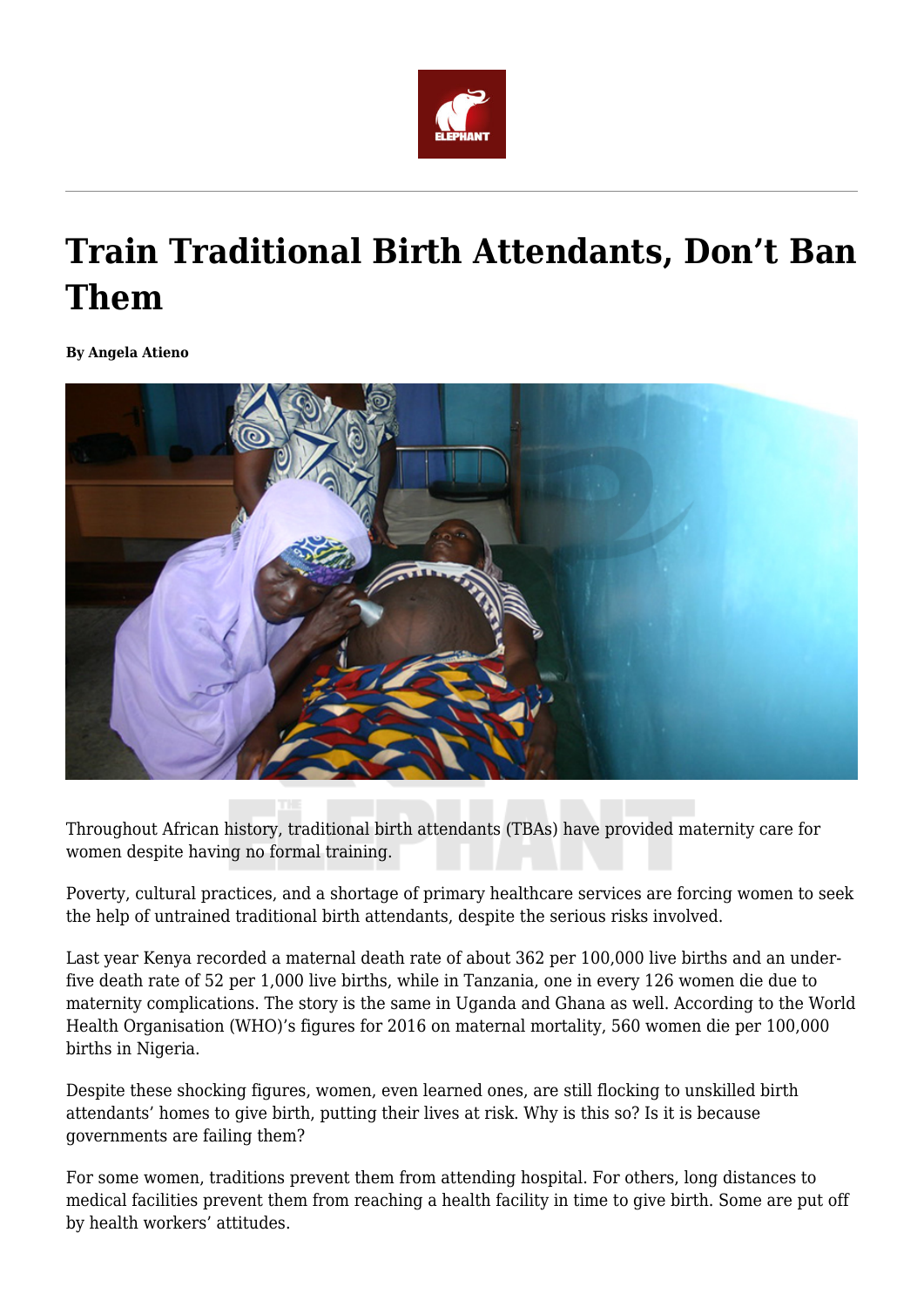TBAs can provide them with all the care they need, both during and after pregnancy and childbirth, and there is no doubt they are a much-needed resource.

In 2013, the Kenyan government introduced free maternal healthcare. The goal was to encourage more women to give birth in health facilities. However, according to data from the Kenya National Bureau of Statistics (KNBS) released this year, more women are still flocking to TBAs.

It is evident that pregnant women are not satisfied with the quality of care they are given at the hospitals. With the high number of women taking advantage of the free services, combined with the few health care workers to attend to them, some women are giving birth on their own even when they are in hospitals.

In 2013, Kenya had one of the highest maternal mortality rates in the world: 488 maternal deaths per 100,000 live births, according to the Ministry of Health.

In 2013, the Kenyan government introduced free maternal healthcare. The goal was to encourage more women to give birth in health facilities. However, according to data from the Kenya National Bureau of Statistics (KNBS) released this year, more women are still flocking to TBAs.

According to KNBS data for 2015/2016, the findings reveal that three out of ten children were delivered at home in 2018 in Kenya; this is an estimated 31.3 per cent improvement from 53.9 per cent recorded in 2005/06.

The survey showed that in rural areas the proportion of children born at home was 40.7 per cent compared to 13.3 per cent in urban areas.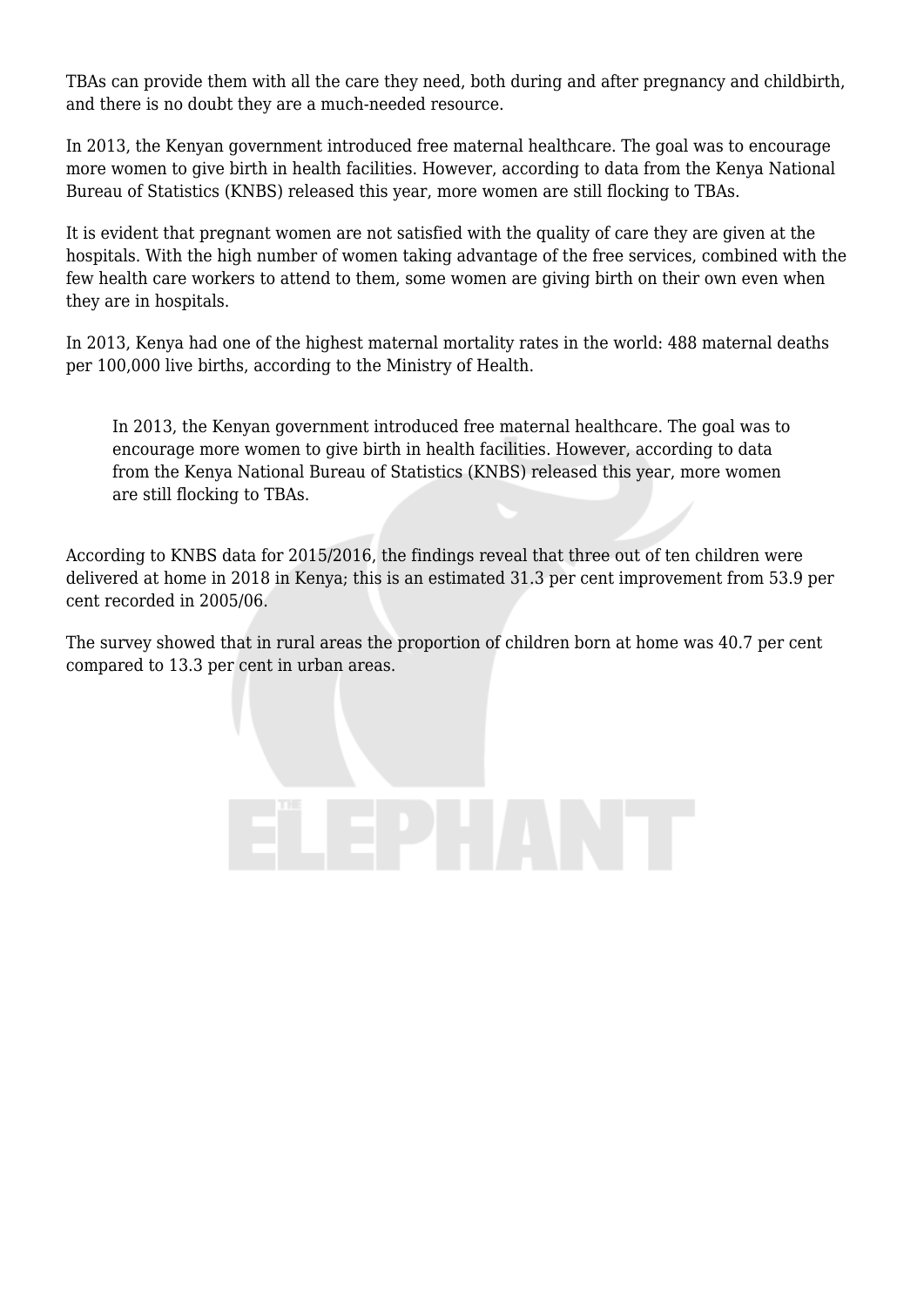

## **Top five counties**

Traditional Birth Attendants (TBA) vs Trained Traditional Birth Attendants (TTBA)



### **Why Traditional Birth Attendants are** preferred?



Inadequate

heath facilities

or personnel



Cultural

practices



Poverty



O

Data sources. KNBS and WHO Compiled and designed by Juliet Atellah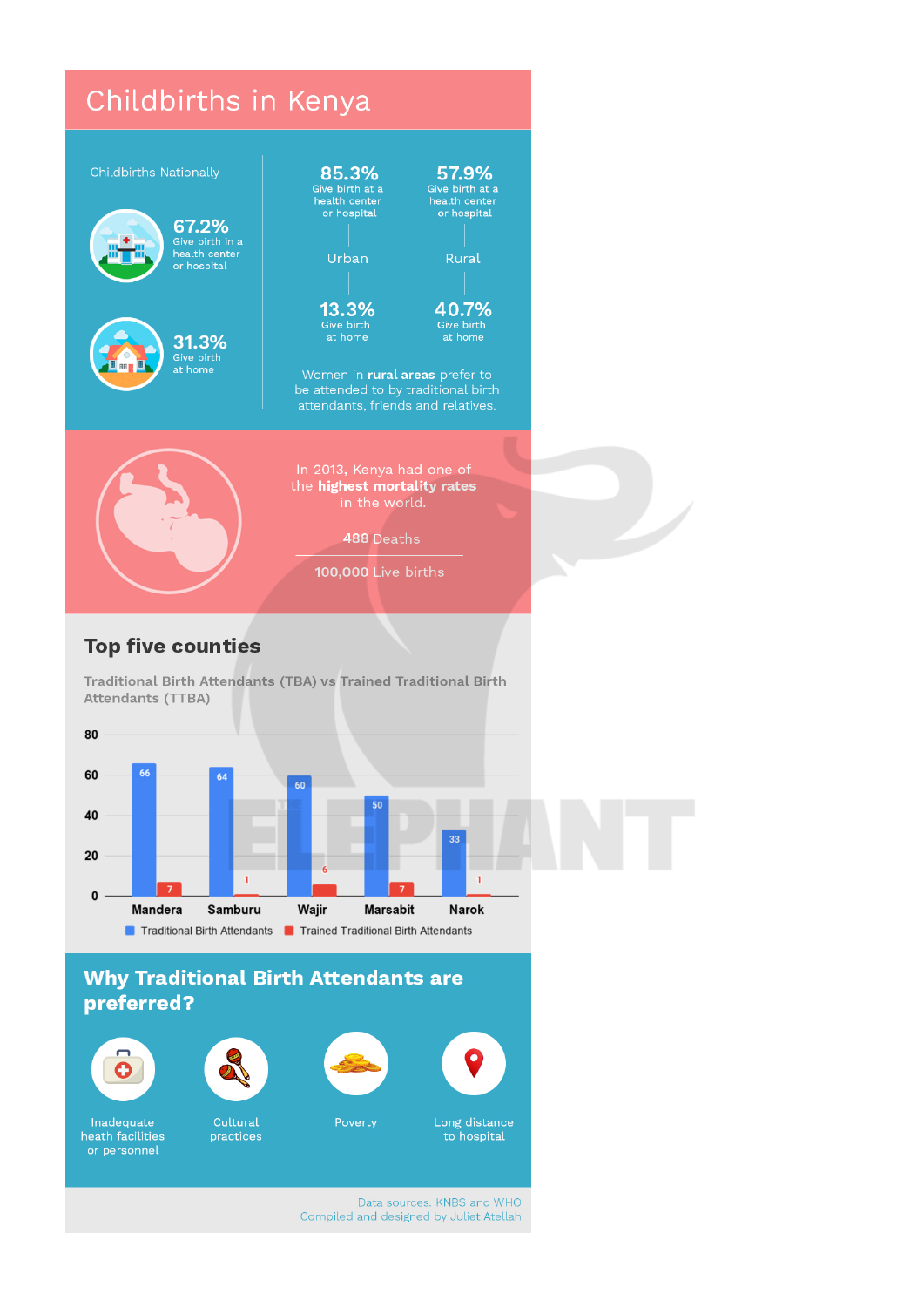"The county with the lowest proportion of children born at home was Kirinyaga, at 3.8 per cent, while Wajir, Mandera, Samburu and Marsabit had over 70 per cent of children born at home. Kirinyaga, Nyeri and Kisii counties recorded over 90 per cent of children born in a health facility," KNBS stated.

The proportion of children delivered with the assistance of a traditional birth attendant in rural areas was 25.6 per cent compared to 7.8 per cent in urban areas. Wajir, Mandera and Samburu had over 60 per cent of the births assisted by a traditional birth attendant. Turkana County had the highest proportion of self-assisted births, at 34.5 per cent.

The low hospital births among pastoral communities may be partly linked to inadequate health facilities and personnel in the regions they live in. Families in pastoral counties also tend to be polygamous, which puts a strain on resources such as healthcare.

Nairobi, Kisii, Kiambu, Kirinyaga and Nyeri counties top in childbirths in hospitals, an indication of the success of the safety campaigns. These five counties are the only counties that recorded over 74 per cent of children born in hospitals.

Statistics further show that more deliveries are now handled by trained medical personnel, which is a plus in attaining safer childbirths. However, women in rural areas still prefer to be attended by TBAs, friends, and relatives during delivery.

According to WHO, with the exception of sub-Saharan Africa, where most births in rural areas are conducted by TBAs, rates of births assisted by a medically trained attendant have shown impressive increases over the past 15 to 20 years, Current data indicate that 59 per cent of births in the developing world are assisted by a medically trained professional.

Nairobi, Kisii, Kiambu, Kirinyaga and Nyeri counties top in childbirths in hospitals, an indication of the success of the safety campaigns. These five counties are the only counties that recorded over 74 per cent of children born in hospitals.

Uganda banned TBAs) in 2010 but they have continued to practise. Eighty per cent of rural women prefer TBAs to skilled attendants, according to officials at the Ministry of Health; 10 per cent of them delivered with the assistance of TBAs.

With TBAs playing such an important role in maternal and newborn healthcare, especially in rural areas, should governments abolish them completely or look for ways of incorporating them into the system as referral agents to hospitals?

#### **One midwife's experience**

The *Telegraph,* through an informal survey in Kisumu's Nyalenda Estate in Kenya, established that some mothers delivering in hospitals still relied on traditional birth companions during pregnancy and after giving birth.

Pictures of newborn babies adorn the walls of Margret Owino's house. They are a treasured decor in the improvised maternity ward in her two-roomed corrugated iron-walled house. Hundreds of women have trekked the dusty and curvy road to Ms Owino's Kisumu home, judging from the many pictures.

It is at 6 am when we got to her house. Dressed in a blue nylon apron, she is busy attending to a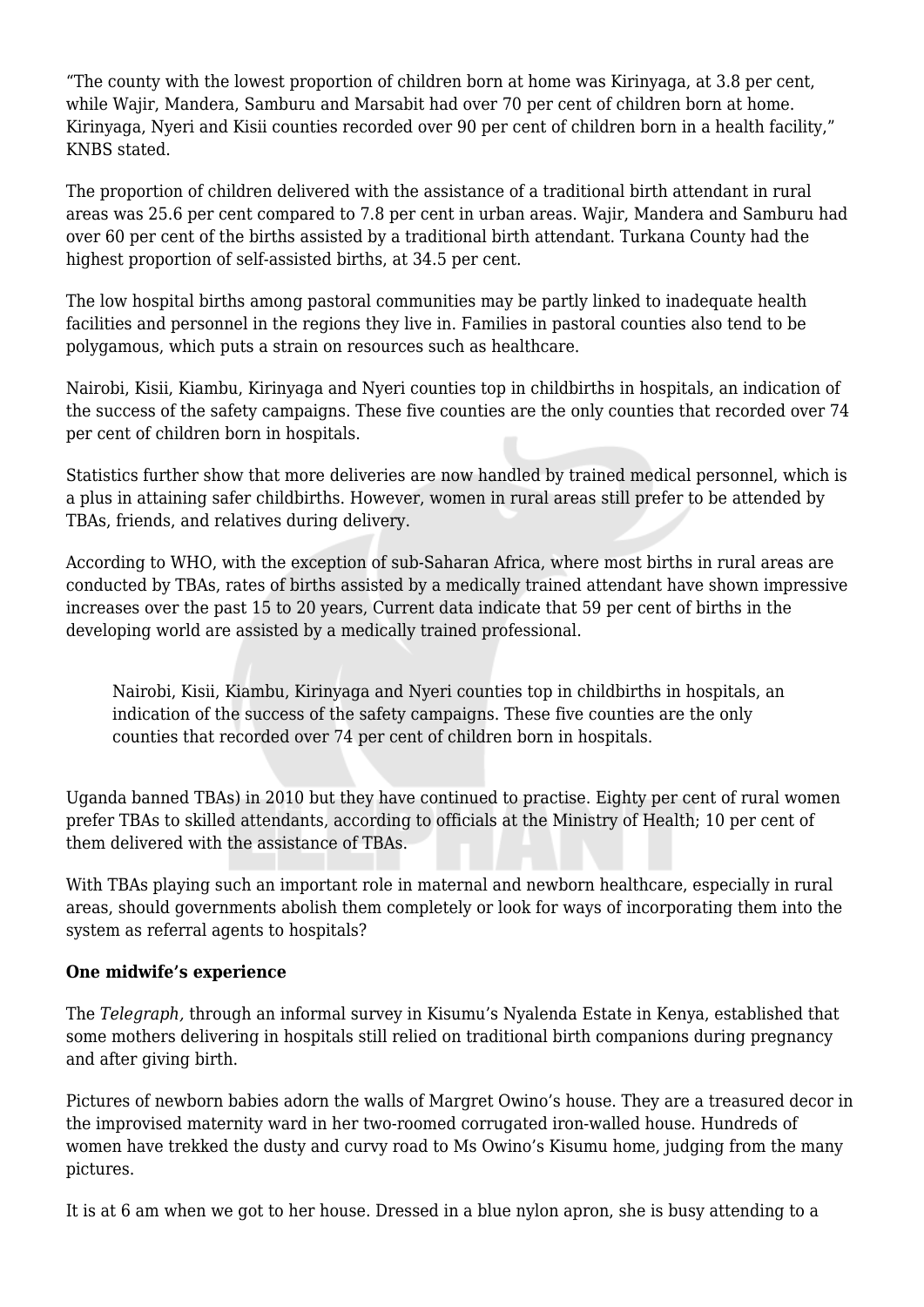pregnant woman. In a busy month, she delivers over 60 children, according to her well-kept records.

Her small house acts as a labour and delivery room. She is among traditional midwives who assist women at childbirth, mostly in areas that lack infrastructure and trained health personnel.

Even though there are several health facilities in the area, some pregnant women prefer traditional birth attendants. They say they are more comfortable with them than obstetricians and trained midwives.

Ms Owino learned the midwife's skills at a tender age. When she was 15 her late grandmother, who was a midwife, placed herbs in her right hand and some coins in the left — the traditional way of transferring the skills to her. This has since been her job. She is among Kenya's 35 registered traditional birth attendants who work with hospitals to ensure safe deliveries.

She has had women who are bleeding profusely brought to her in the middle of the night. She does not attend to them but sends them immediately to the nearby hospital. Some clinics contact her to attend to mothers with breech births and at times they are brought to her "clinic".

She also refers HIV-positive women to the hospital, but says she knows not all women disclose their status to her. She says it is a constant risk.

Her maternity services are similar to those in health facilities. She records clients' details in a book and weighs infants on a weighing machine given to her as a token.

One of her clients said that harassment in public hospitals is one of the reasons they still troop to traditional birth attendants' clinics.

Even though there are several health facilities in the area, some pregnant women prefer traditional birth attendants. They say they are more comfortable with them than obstetricians and trained midwives.

''The midwives harass us, calling us names while we are often left in the hands of inexperienced trainees. The midwife can detect when a woman has the strength to push the baby or not, or if the baby is in the right position," she says.

She says community midwives pamper and take care of women during and after delivery. She says this helps them give birth with dignity. That is why a lot of women come back to her when they are having another baby

Initially, the government was threatening the TBAs while others were being harassed and their tools were being confiscated. However, this has since changed; they are now being registered and undergo training to ensure safe deliveries.

The Ugandan government has also lifted the ban on TBAs and the focus now is training them. As a result, there has been a shift towards skilled birth attendants capable of averting and managing childbirth complications.

Ms Owino only attends to women who know their HIV status. She ensures that HIV positive clients have antiretroviral (ARVs) drugs given by a doctor, which she gives to the child immediately after tying the umbilical cord.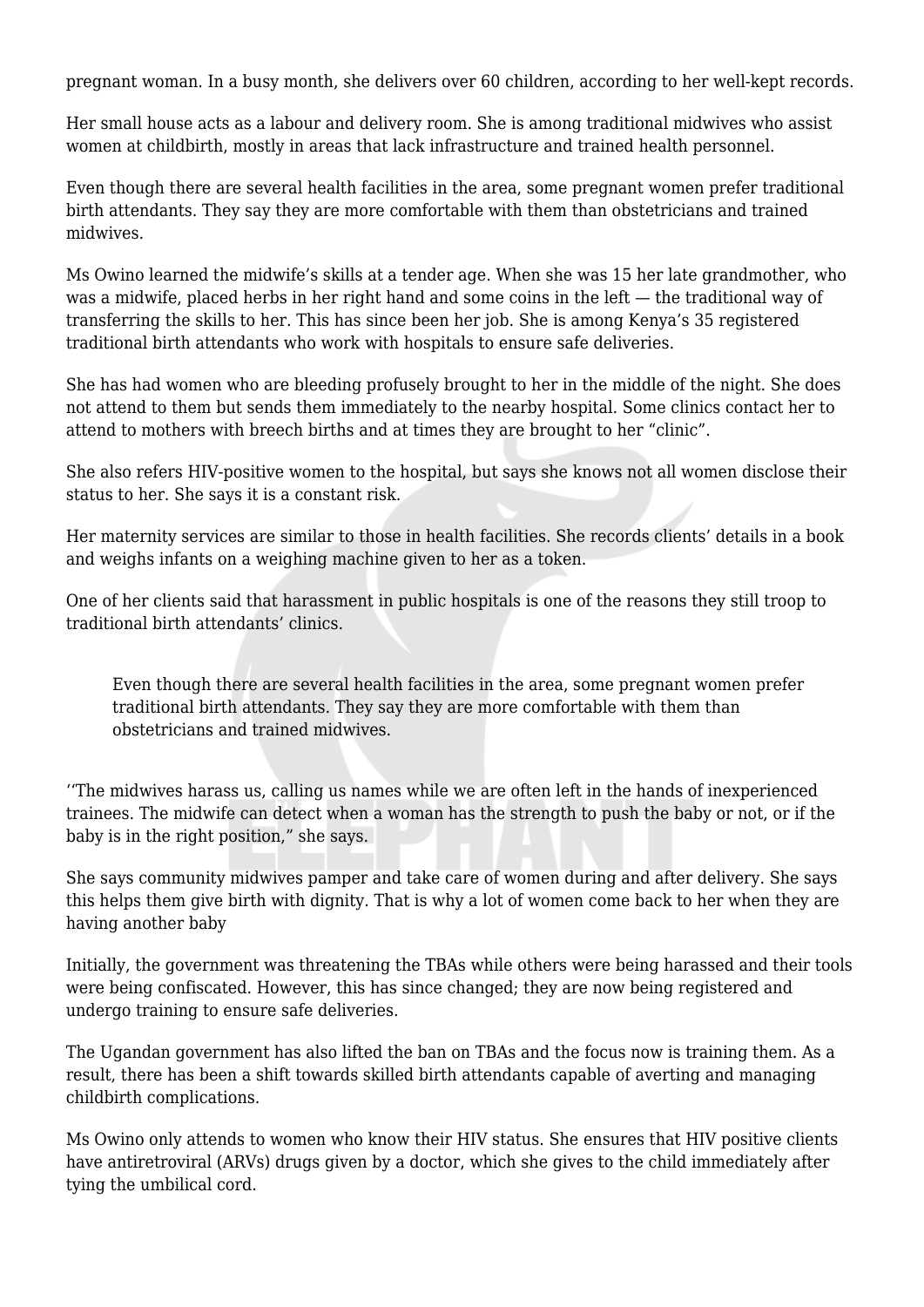#### **Benefits of supporting and training TBAs**

Rather than educate against the use of TBAs, the United Nations Population Fund (UNFPA) believes that working with them is the best solution. It did a a study on the benefits of supporting and training TBAs across the world. The study was done in the Upper East Region in Ghana, and tracked antenatal visits and deliveries conducted by trained TBAs from 1990 to 1993.

"Antenatal visits increased from 20,000 to 180,000. Deliveries reported by TBAs increased from less than 10,000 to 50,000. Nationally, the percentage of TBA deliveries as a percentage of supervised deliveries increased from 16.4 percent to 22.2 percent between 1992 and 1993. Policymakers and program managers state that TBAs have contributed to: improve prenatal care, increase contraceptive acceptance rate, and decrease neonatal tetanus admissions".

"The role of traditional birth attendants in the provision of healthcare in resource-poor countries is still important because of the current inadequacy of human resources for health. In developing countries for years to come, TBAs will remain the main providers of child deliveries in rural areas," it states.

Dr Elizabeth Ogaja, a health analyst, says that midwives are an integral part of the healthcare system, adding that the reduction of maternal and newborn mortality in developing countries requires rigorous efforts that involve governments and non-governmental organisations in identifying TBAs who are known by the community to be experts.

"Recruitment and training of TBAs using adult learning techniques is important. The programmes should focus on basic primary healthcare, especially on symptoms of risky cases that need to be referred to formal health services and on hygiene to prevent mother and child from infections," she says.

"Creation of dialogue, trustworthiness, patient, tolerance, willingness to collaborate, transparent and familiarity during training are key when working with TBAs as partners in health care and when sharing experiences," says Dr Ogaja.

Training, she says, should be followed up by frequent meetings to share feedback and problems TBAs experience.

"We have realised that they are very important. Mothers trust them and we want to integrate them as much as we can. We advise that they bring pregnant mothers to hospitals so that we can take it from there," she says.

Dr Lawrence Koteng', the Homa Bay health executive, acknowledges the role played by traditional midwives but encourages expectant women to deliver in health facilities.

He says the county health department is training community health workers to discourage unsafe home deliveries.

"We do not support expectant women to deliver at home or anywhere except at health facilities where there are experts who can help whenever there is a complication," says Dr Koteng'.

However, Allan Mayi, the deputy project director at Elizabeth Glaser Paediatric Aids Foundation, says the birth attendants should not attend to expectant mothers because they lack the skills needed to offer safe deliveries.

The organisation encourages women to deliver in hospitals and even offers incentives to birth